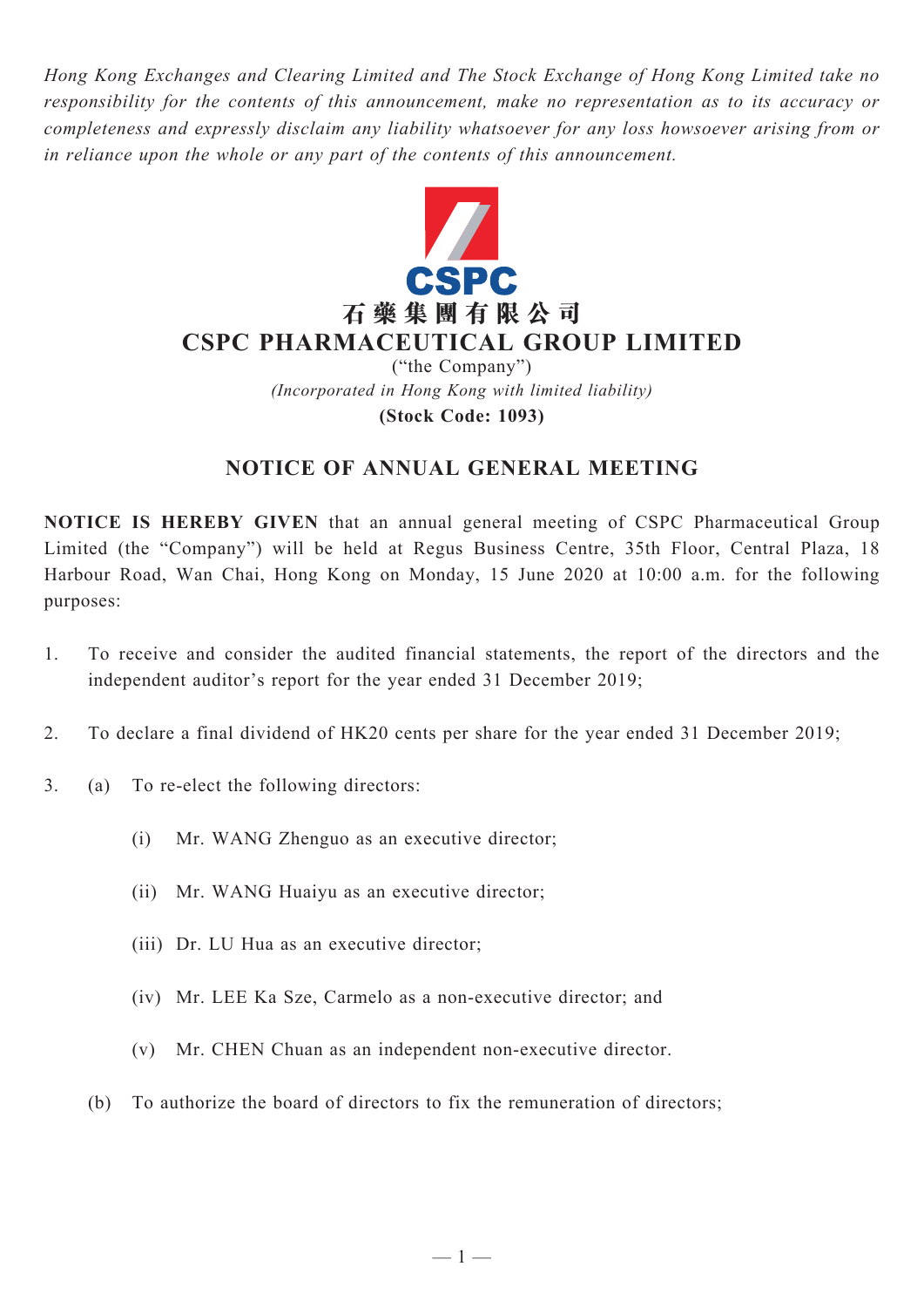- 4. To re-appoint Messrs. Deloitte Touche Tohmatsu as auditor and to authorise the board of directors to fix the remuneration of auditor.
- 5. As special business, to consider and, if thought fit, pass the following resolution as an ordinary resolution:

"**THAT** conditional upon the Listing Committee of The Stock Exchange of Hong Kong Limited granting listing of and permission to deal in the new shares of the Company to be issued pursuant to this resolution, and upon the recommendation of the directors of the Company, such number of shares of the Company (the "Bonus Share(s)") which is equal to 20 per cent of the total number of issued shares of the Company on 23 June 2020 be allotted and issued without consideration to and among the shareholders of the Company whose names appear on the register of members of the Company on 23 June 2020 on the basis of one Bonus Share for every five issued shares in the Company held by such shareholders of the Company on such date, and that the Bonus Shares to be allotted and issued pursuant to this resolution shall rank *pari passu* in all respects with the existing issued shares in the Company except that they will not be entitled to participate in any dividend or distribution declared or recommended by the Company in respect of the financial year ended 31 December 2019, and that the directors of the Company be and are hereby authorised to deal with any fractions arising from the distribution by the sale of the Bonus Shares representing such fractions and to retain the net proceeds for the benefit of the Company, and further that the directors of the Company be and are hereby authorised to do all acts and things as may be necessary and expedient in connection with the issue of the Bonus Shares."

6. As special business, to consider and, if thought fit, pass the following resolution as an ordinary resolution:

### "**THAT**:

(a) subject to paragraph (b) below, the exercise by the directors of the Company during the Relevant Period (as hereinafter defined) of all the powers of the Company to buyback shares of the Company on The Stock Exchange of Hong Kong Limited ("Stock Exchange") or on any other stock exchange on which the securities of the Company may be listed and recognised by the Securities and Futures Commission of Hong Kong and the Stock Exchange for this purpose, subject to and in accordance with all applicable laws and the requirements of the Rules Governing the Listing of Securities on the Stock Exchange or of any other stock exchange as amended from time to time, be and is hereby generally and unconditionally approved;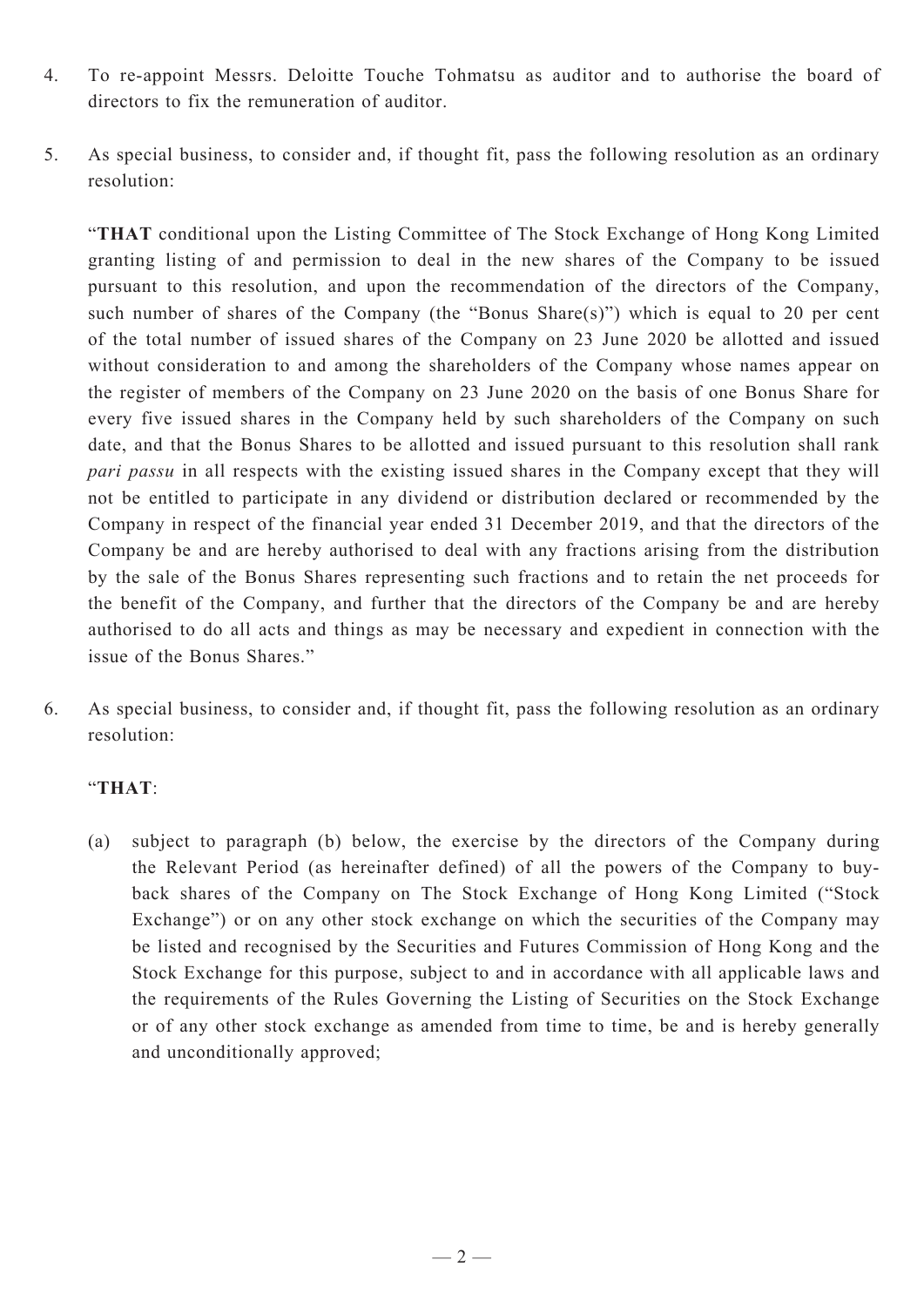- (b) the total number of shares of the Company which the directors of the Company are authorised to buy-back pursuant to the approval in paragraph (a) above shall not exceed 10% of the total number of issued shares of the Company as at the date of the passing of this resolution (such total number to be subject to adjustment in the case of any conversion of any or all of the shares of the Company into a larger or smaller number of shares of the Company after the passing of this resolution) and the said approval shall be limited accordingly; and
- (c) for the purposes of this resolution,

"Relevant Period" means the period from the passing of this resolution until whichever is the earlier of:

- (i) the conclusion of the next annual general meeting of the Company;
- (ii) the expiration of the period within which the next annual general meeting of the Company is required by law or the articles of association of the Company to be held; and
- (iii) the date on which the authority set out in this resolution is revoked or varied by an ordinary resolution of the shareholders of the Company in general meeting."
- 7. As special business, to consider and, if thought fit, pass the following resolution as an ordinary resolution of the Company:

## "**THAT**:

- (a) subject to paragraph (c) below and pursuant to Sections 140 and 141 of the Companies Ordinance (Chapter 622 of the Laws of Hong Kong), the exercise by the directors of the Company during the Relevant Period (as hereinafter defined) of all the powers of the Company to allot, issue and deal with additional shares of the Company and to make or grant offers, agreements and options (including bonds, warrants and debentures convertible into shares of the Company) which would or might require the exercise of such power be and is hereby generally and unconditionally approved;
- (b) the approval in paragraph (a) above shall authorise the directors of the Company during the Relevant Period (as hereinafter defined) to make or grant offers, agreements and options (including bonds, warrants and debentures convertible into shares of the Company) which would or might require the exercise of such power after the end of the Relevant Period;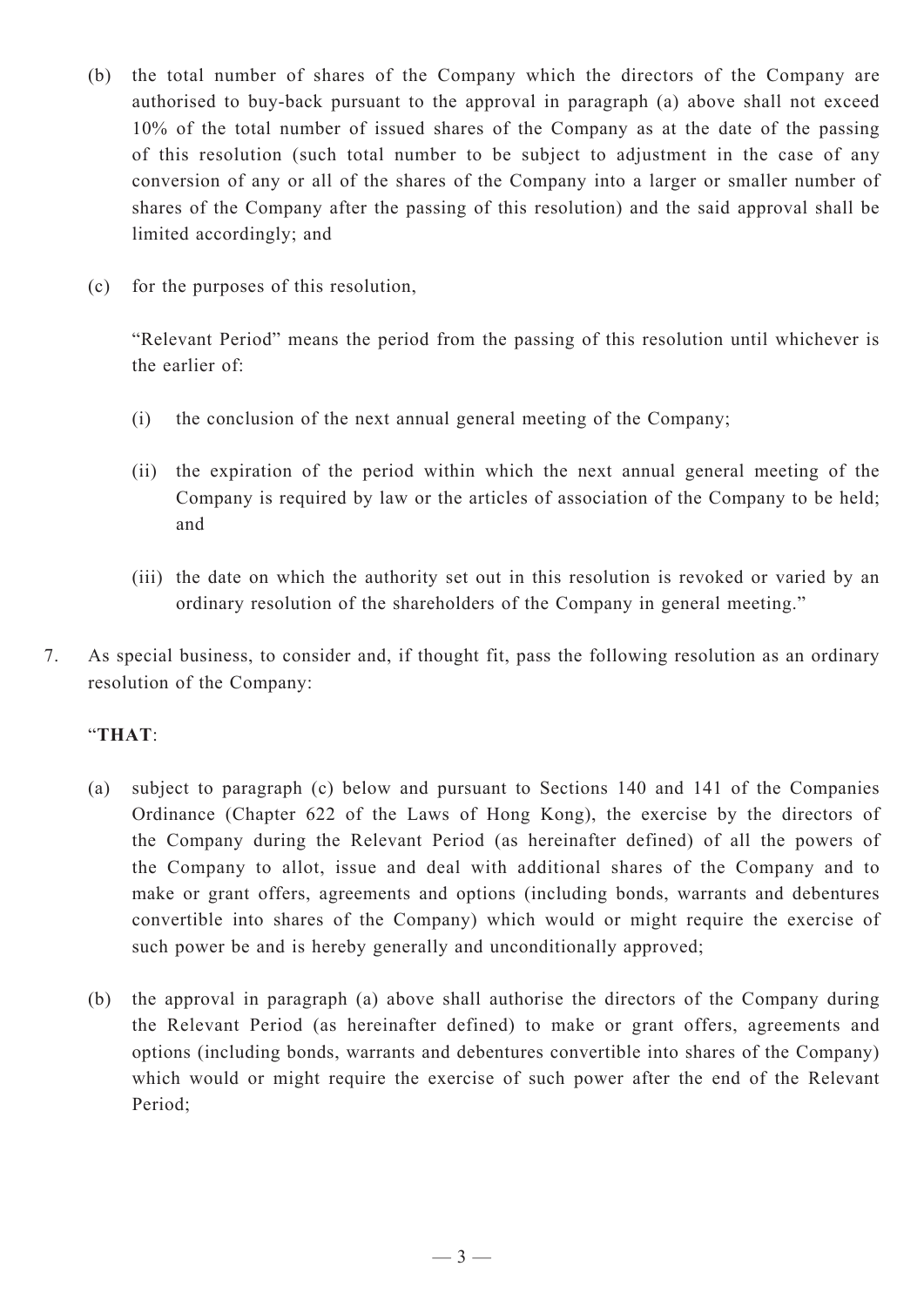- (c) the total number of shares of the Company allotted or agreed conditionally or unconditionally to be allotted (whether pursuant to an option or otherwise) and issued by the directors of the Company pursuant to the approval in paragraph (a) above, otherwise than pursuant to (i) a Rights Issue (as hereinafter defined); (ii) an issue of shares upon the exercise of rights of subscription or conversion under the terms of any warrants, bonds and debentures of the Company or any securities which carry rights to subscribe for or are convertible into shares of the Company; (iii) an issue of shares as scrip dividends pursuant to the articles of association of the Company from time to time; shall not exceed 10% of the total number of issued shares of the Company as at the date of the passing of this resolution (such total number to be subject to adjustment in the case of any conversion of any or all of the shares of the Company into a larger or smaller number of shares of the Company after the passing of this resolution) and the said approval shall be limited accordingly;
- (d) any shares of the Company of to be allotted and issued (whether for cash or otherwise) pursuant to the mandate in paragraph(a) of this resolution shall not be at a discount of more than 10% to the Benchmarked Price of issued shares of the Company; and
- (e) for the purpose of this resolution, "Benchmarked Price" means the price which is the higher of:
	- (i) the closing price of the shares of the Company as quoted on the Stock Exchange on the date of the agreement involving the relevant proposed issue of shares of the Company; or
	- (ii) the average closing price as quoted on the Stock Exchange of the shares Of the Company for the 5 trading days immediately preceding the earlier of the date: (A) of announcement of the transaction or arrangement involving the relevant proposed issue of shares of the Company, (B) of the agreement involving the relevant proposed issue of shares of the Company and (C) on which the price of the shares of the Company that are proposed to be issued is fixed.
- (d) for the purpose of this resolution,

"Relevant Period" means the period from the passing of this resolution until whichever is the earlier of:

- (i) the conclusion of the next annual general meeting of the Company;
- (ii) the expiration of the period within which the next annual general meeting of the Company is required by law or the articles of association of the Company to be held; and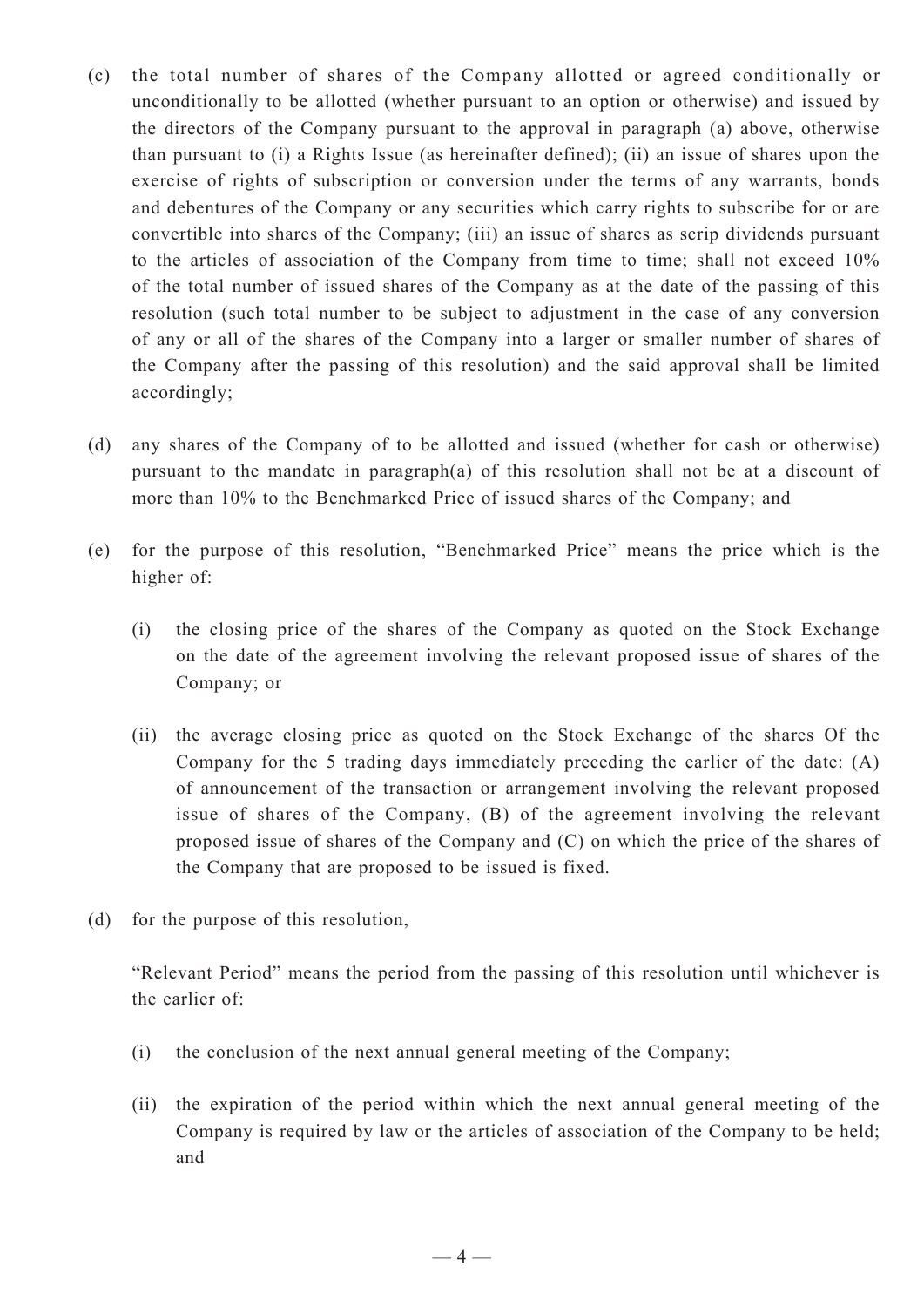(iii) the date on which the authority set out in this resolution is revoked or varied by an ordinary resolution of the shareholders of the Company in general meeting.

"Rights Issue" means an offer of shares (including bonds, warrants and debentures convertible into shares of the Company) open for a period fixed by the directors of the Company to the holders of shares of the Company on the register on a fixed record date in proportion to their then holdings of such shares as at that date (subject to such exclusions or other arrangements as the directors of the Company may deem necessary or expedient in relation to fractional entitlements or having regard to any restrictions or obligations under the laws of, or the requirements of any recognised regulatory body or any stock exchange in, any territory outside Hong Kong applicable to the Company)."

8. As special business, to consider and, if thought fit, pass the following resolution as an ordinary resolution of the Company:

#### "**THAT**:

- (a) subject to the Companies Ordinance (Chapter 622 of the Laws of Hong Kong), the Rules Governing the Listing of Securities on The Stock Exchange of Hong Kong Limited and the terms and conditions of the share option scheme adopted by the shareholders of the Company effective on 9 December 2015 (the "Share Option Scheme"), a mandate be and is hereby unconditionally given to the directors of the Company to exercise during the Relevant Period (as defined in paragraph (c) below) all the powers of the Company to grant options to subscribe for shares of the Company and/or to make or grant offers of options under the Share Option Scheme that would or might require shares of the Company to be allotted and/or options to be granted under the Share Option Scheme provided that the total number of shares of the Company allotted or to be allotted or agreed conditionally or unconditionally to be allotted upon the exercise of all options granted or to be granted under the Share Option Scheme shall not exceed 10% of the total number of shares of the Company in issue as at the date of adoption of the Share Option Scheme (such total number to be subject to adjustment in the case of any conversion of all or any of the shares in the Company into larger or smaller number of shares after the passing of this resolution);
- (b) the approval in paragraph (a) of this resolution shall authorise the directors of the Company during the Relevant Period (as hereinafter defined) to grant options and/or make offers of options under the Share Option Scheme which would or might require shares of the Company to be allotted and/or options to be granted under the Share Option Scheme after the end of the Relevant Period;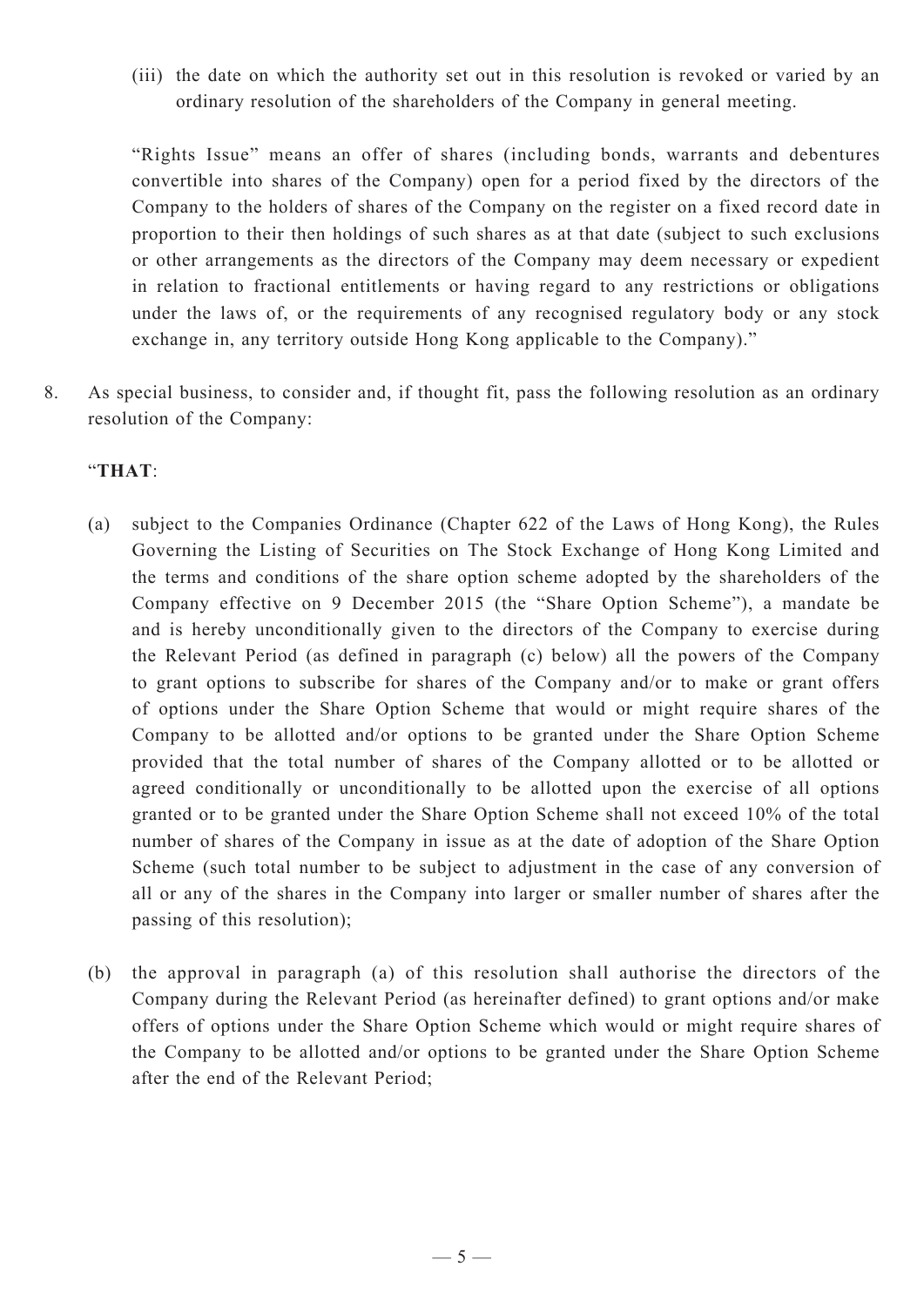(c) for the purpose of this resolution:

"Relevant Period" means the period from the passing of this resolution until whichever is the earlier of:

- (i) the conclusion of the next annual general meeting of the Company;
- (ii) the expiration of the period within which the next annual general meeting of the Company is required by law or the articles of association of the Company to be held; and
- (iii) the date on which the authority set out in this resolution is revoked or varied by an ordinary resolution of the shareholders of the Company in general meeting.

# By Order of the Board **CSPC Pharmaceutical Group Limited CAI Dongchen**

*Chairman*

Hong Kong, 28 April 2020

*Notes:*

- 1. Any member of the Company entitled to attend and vote at the meeting shall be entitled to appoint one or more proxies to attend and, on a poll, vote instead of him. A proxy need not be a member of the Company but must attend the meeting in person to represent you.
- 2. To be valid, the proxy form together with any power of attorney or other authority (if any) under which it is signed or a notarially certified copy of that power or authority must be deposited to the Company's share registrar, Tricor Secretaries Limited, at Level 54, Hopewell Centre, 183 Queen's Road East, Hong Kong not less than 48 hours before the time for holding the meeting or any adjournment thereof.
- 3. The register of members of the Company will be closed from Tuesday, 9 June 2020 to Monday, 15 June 2020, both days inclusive, during which period no transfer of shares of the Company will be effected. In order to determine the identity of members who are entitled to attend and vote at the annual general meeting to be held on Monday, 15 June 2020, all share transfer documents accompanied by the relevant share certificates must be lodged with the Company's share registrar, Tricor Secretaries Limited, at Level 54, Hopewell Centre, 183 Queen's Road East, Hong Kong, for registration not later than 4:30 p.m. on Monday, 8 June 2020.
- 4. The register of members of the Company will be closed from Monday, 22 June 2020 to Tuesday, 23 June 2020, both days inclusive, during which period no transfer of shares Company will be effected. In order to qualify for the proposed final dividend and the issue of Bonus Shares, all share transfer documents accompanied by the relevant share certificates must be lodged with the Company's share registrar, Tricor Secretaries Limited, at Level 54, Hopewell Centre, 183 Queen's Road East, Hong Kong, for registration not later than 4:30 p.m. on Friday, 19 June 2020.